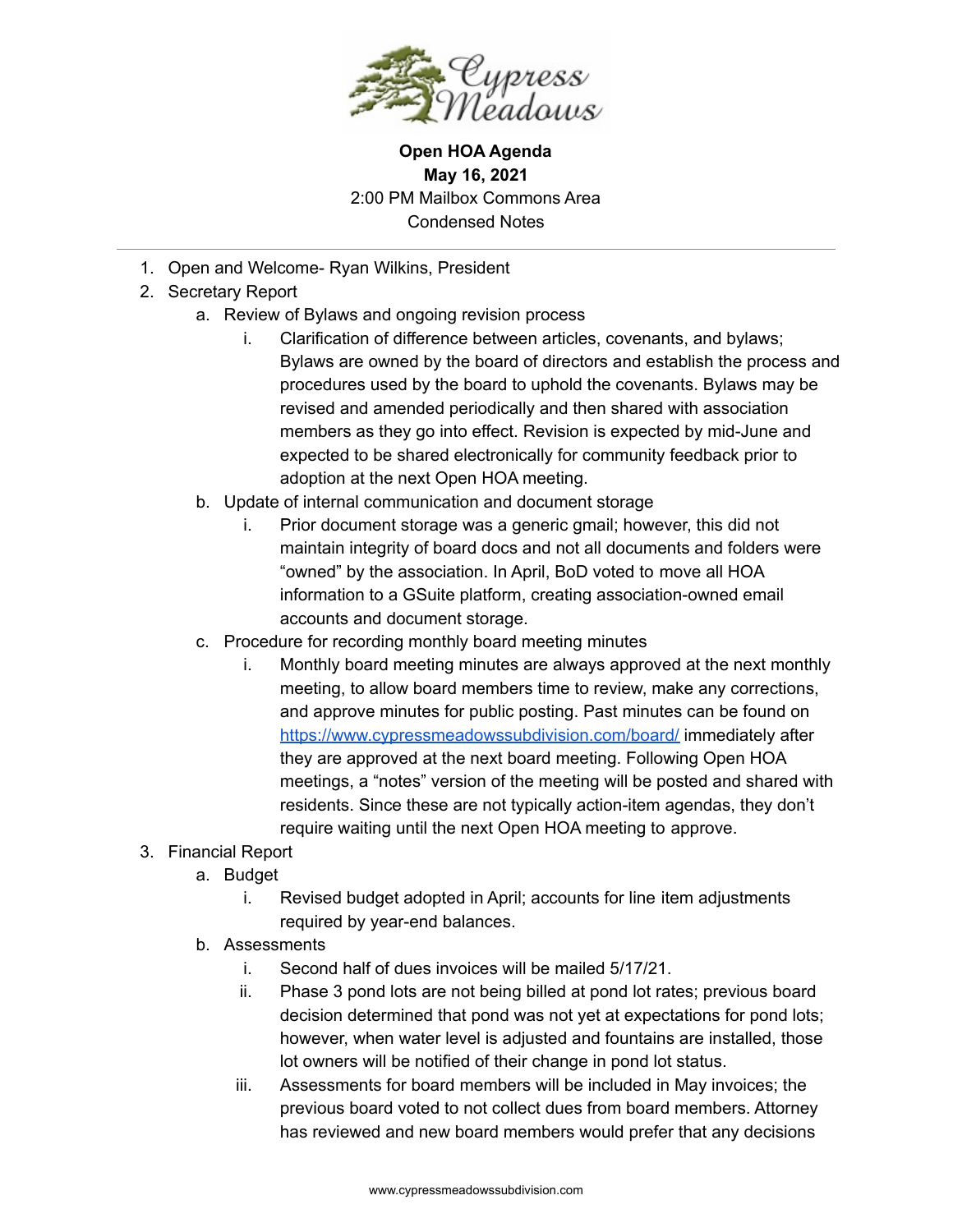regarding removing dues obligations from board members be a decision made by all association members.

- iv. After legal review and consultation, the board has solidified a process for determining a composite lot, as outlined in the covenants, and is reaching out to current lot owners who own two connecting lots and would qualify under this status, if they choose.
- c. Banking will be transferred to Community First Bank in order to decrease banking fees during assessment months.
- d. Reserve Study is being conducted to determine the amount of funds that should always be on hand to meet the association needs for the current year. This will also inform decisions for Capital Improvement spending and whether special assessments are needed to fund Capital Improvements.
- 4. Committee Reports:
	- a. Capital Improvements
		- i. Updated residents on potential improvements via slideshow; all requested amenities and possible common area usage were researched in order to determine what is feasible with current cash resources and what would require financing consideration. Intent of presentation was to inform residents of possibilities but also paint realistic pictures of costs and permit obligations.
		- ii. Discuss bids received from various vendors for playground equipment, dog park, splash pad, pool, basketball court.
		- iii. Current board spending comfort is to stay within \$50,000 this year and preference would be to prioritize a playground. Will conduct a feedback vote to get input from residents before final decision on playground is made.
	- b. ACC
		- i. Update on year-to-date approvals- 26 requests, 4 pending
		- ii. Discussion of frequent requests- French drains, gutters, patio extensions
		- iii. Procedures for requests- submit ACC request
	- c. Commons Areas
		- i. Update on Phase 3 pond. Glen Leger says there will be a new weir installed by end of summer (currently under construction). This will raise water level enough to install fountains. Developer will pay for running electrical and installing fountains.
		- ii. Update on Phase 1 walking path drainage between Cane Creek and Fairfield; City will address the ditch level to ensure Larivierre and Fairfield ditches aren't overflowing into common areas during normal rain; will revisit after City addresses ditches.
		- iii. Coulee erosion responsibility; Cypress Meadows and Cypress Crossing each own to the middle of the coulee on Cypress Bayou. While the City maintains drainage of the area, any erosion issues are for the associations to address. This will be monitored moving forward, particularly where the bank may be eroding up to the sidewalk.
	- d. Contractor housekeeping- contractors and subcontractors in phase 3 are being addressed by City. City is updating their policy to enforce trash/dirt on new construction property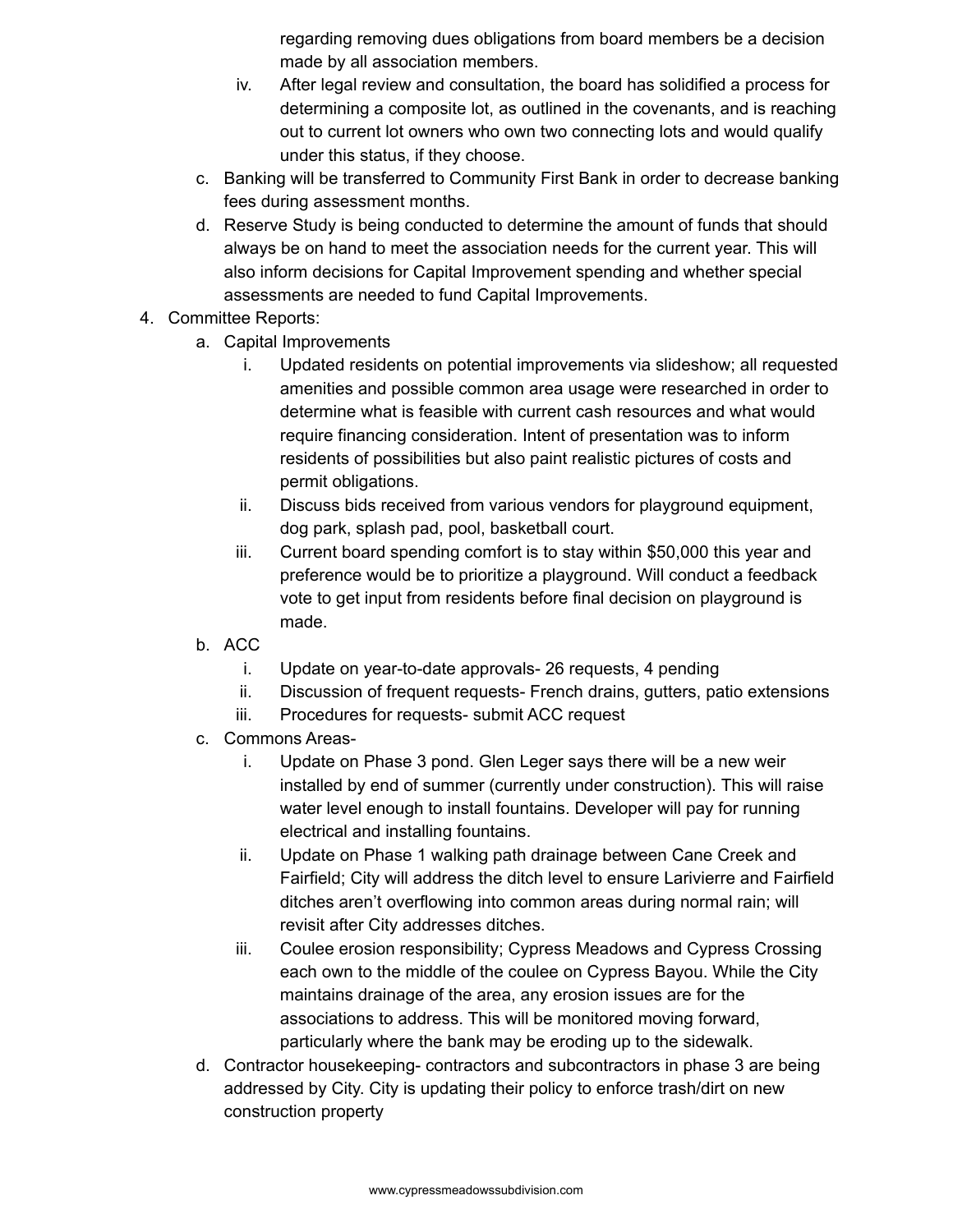- e. Neighborhood drainage questions- based on conversations with the Flood Plain Administrator, Easy Rock to Sandy Bay all drains to the rear pond in Phase 3. All new roads in Phase 3 B will drain to the newly built ponds.
- f. New phase 3B , 3C responsibility- waiting to get answer from developer on when funds from dues in these new phases will be turned over to association. Builder currently reserves ACC rights to all new construction.
- g. Violations
	- i. Update on year-to-date violations. Violation audit findings indicate that 2021 reported violations are well under the number of violations that had been reported and addressed in 2020. There were some misreported violation numbers in 2020 indicating there was only one violation for the year, but it was actually 63 reported violations (58 were warnings and 5 were fines).
	- ii. Discussion of frequent issues- parking in the street is an ongoing issue. Reminder that the reason for this covenant is for safety. Each lot is required to have adequate off-street parking for all vehicles that are regularly parked at a home. Parking in the streets makes it dangerous for pedestrians, children, and other drivers who may not see around a parked car.
- h. Communications
	- i. Residents who own a small business or provide a specialized service are encouraged to fill out the Small Business form [here.](https://docs.google.com/forms/d/e/1FAIpQLSehCBME2cArnhVvxRAnpOZ_WnXqYzg9vjPRAq0p3-EYjqF2IA/viewform?usp=sf_link) All residents have access to view the spreadsheet list of Small [Business](https://docs.google.com/spreadsheets/d/1Ro4mtzBb6g7aWn1o8HUEb8UxvSPe1TD5Up7YrWhkLM0/edit?usp=sharing) owners in our neighborhood. Hopefully this will allow residents to quickly find a service they are looking for without having to wait on someone to respond to an open request for "who does…" on the Facebook page.
- 5. Questions and comments:
	- a. Can we hold the developer more accountable for completing his promises to the subdivision by writing it into the covenants?
		- i. No. The developer writes and files the covenants, and he maintains control of them. He can change the covenants at any time as long as he is continuing to develop within the subdivision. We can work to maintain a positive relationship in the hopes that he will do the things he's promised.
	- b. Can residents park work vehicles at their house?
		- i. Follow-up with developer's attorney indicated the intent was in regards to signage and advertising. So while a sticker indicating ownership of a vehicle may be on the door or tailgate, it is not intended for advertising of a business. However, signage and stickers that were meant to advertise a service or business would fall under this covenant restriction.
	- c. Why did previous board vote to excuse dues for board members?
		- i. It was a suggestion by a board member and they all approved it.
		- ii. Still under review and current board will be paying dues going forward.
	- d. When does the timeline start for residents who are issued a warning for a violation? When do we know it's been addressed and we need to submit again if it continues?
		- i. The only covenant that has a clear timeline established is the one for trashcans left out-- these indicate one month. The board is currently reviewing internal processes for warnings and violations to be conscious of the needed time between reporting a violation, submitting the warning